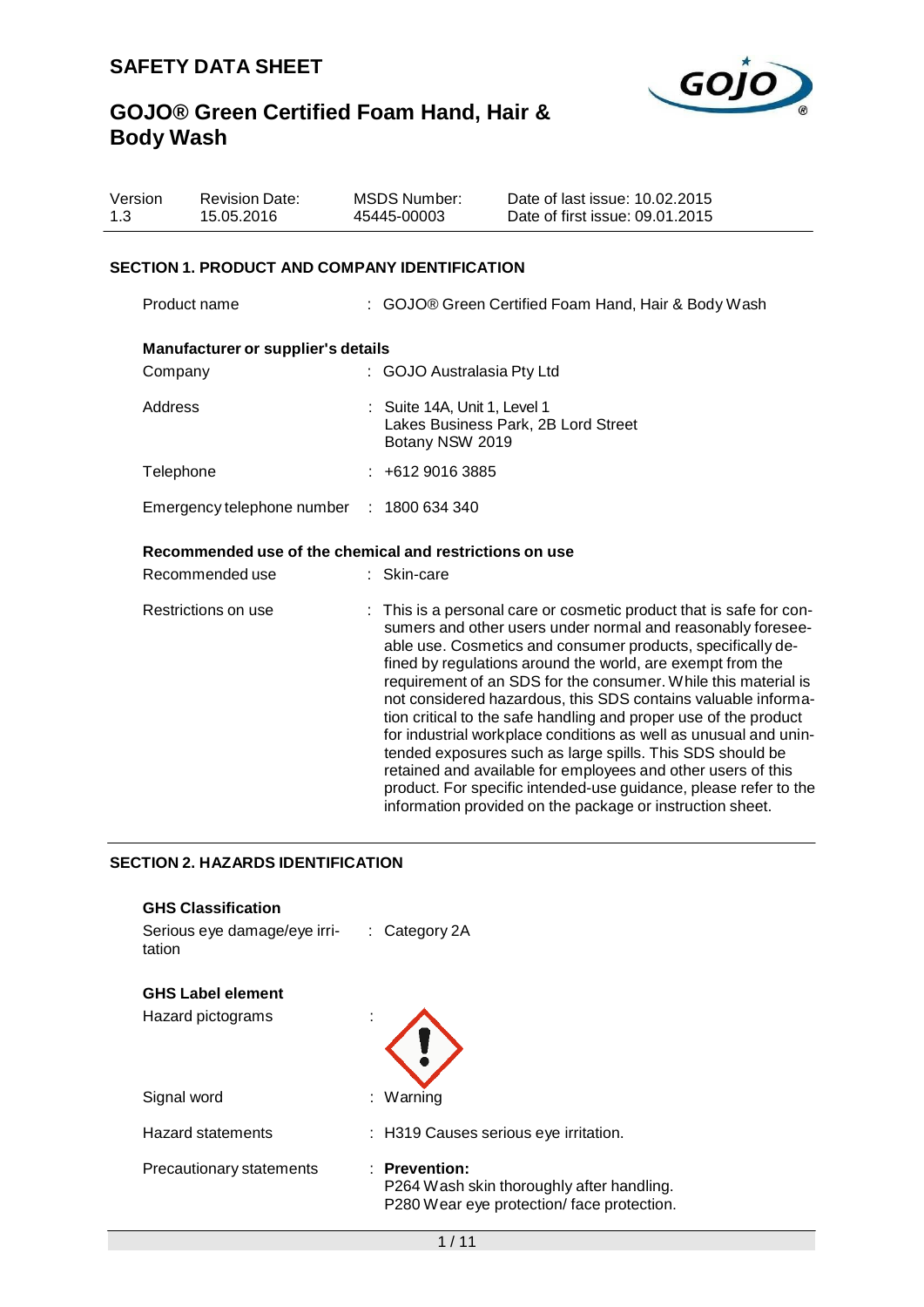

| Version | <b>Revision Date:</b> | MSDS Number: | Date of last issue: 10.02.2015  |
|---------|-----------------------|--------------|---------------------------------|
| 1.3     | 15.05.2016            | 45445-00003  | Date of first issue: 09.01.2015 |

## **Response:**

P305 + P351 + P338 IF IN EYES: Rinse cautiously with water for several minutes. Remove contact lenses, if present and easy to do. Continue rinsing. P337 + P313 If eye irritation persists: Get medical advice/ attention.

## **Other hazards which do not result in classification**

None known.

#### **SECTION 3. COMPOSITION/INFORMATION ON INGREDIENTS**

Substance / Mixture : Mixture :

#### **Hazardous components**

| <b>Chemical Name</b>                            | CAS-No.    | Concentration (%) |
|-------------------------------------------------|------------|-------------------|
| Alcohols, C10-16, ethoxylated, sulfates, sodium | 68585-34-2 | < 10              |
| l salts                                         |            |                   |
| Cocoamidopropyl betaine                         | 61789-40-0 | ~< 10             |

#### **SECTION 4. FIRST AID MEASURES**

| General advice<br>vice immediately.<br>advice.                    | : In the case of accident or if you feel unwell, seek medical ad-<br>When symptoms persist or in all cases of doubt seek medical                                    |
|-------------------------------------------------------------------|---------------------------------------------------------------------------------------------------------------------------------------------------------------------|
| If inhaled                                                        | : If inhaled, remove to fresh air.<br>Get medical attention if symptoms occur.                                                                                      |
| In case of skin contact                                           | : Wash with water and soap as a precaution.<br>Get medical attention if symptoms occur.                                                                             |
| In case of eye contact<br>Get medical attention.                  | : In case of contact, immediately flush eyes with plenty of water<br>for at least 15 minutes.<br>If easy to do, remove contact lens, if worn.                       |
| If swallowed                                                      | : If swallowed, DO NOT induce vomiting.<br>Get medical attention if symptoms occur.<br>Rinse mouth thoroughly with water.                                           |
| Most important symptoms<br>and effects, both acute and<br>delayed | : Causes serious eye irritation.                                                                                                                                    |
| Protection of first-aiders                                        | : First Aid responders should pay attention to self-protection,<br>and use the recommended personal protective equipment<br>when the potential for exposure exists. |
| Notes to physician                                                | : Treat symptomatically and supportively.<br>0/11                                                                                                                   |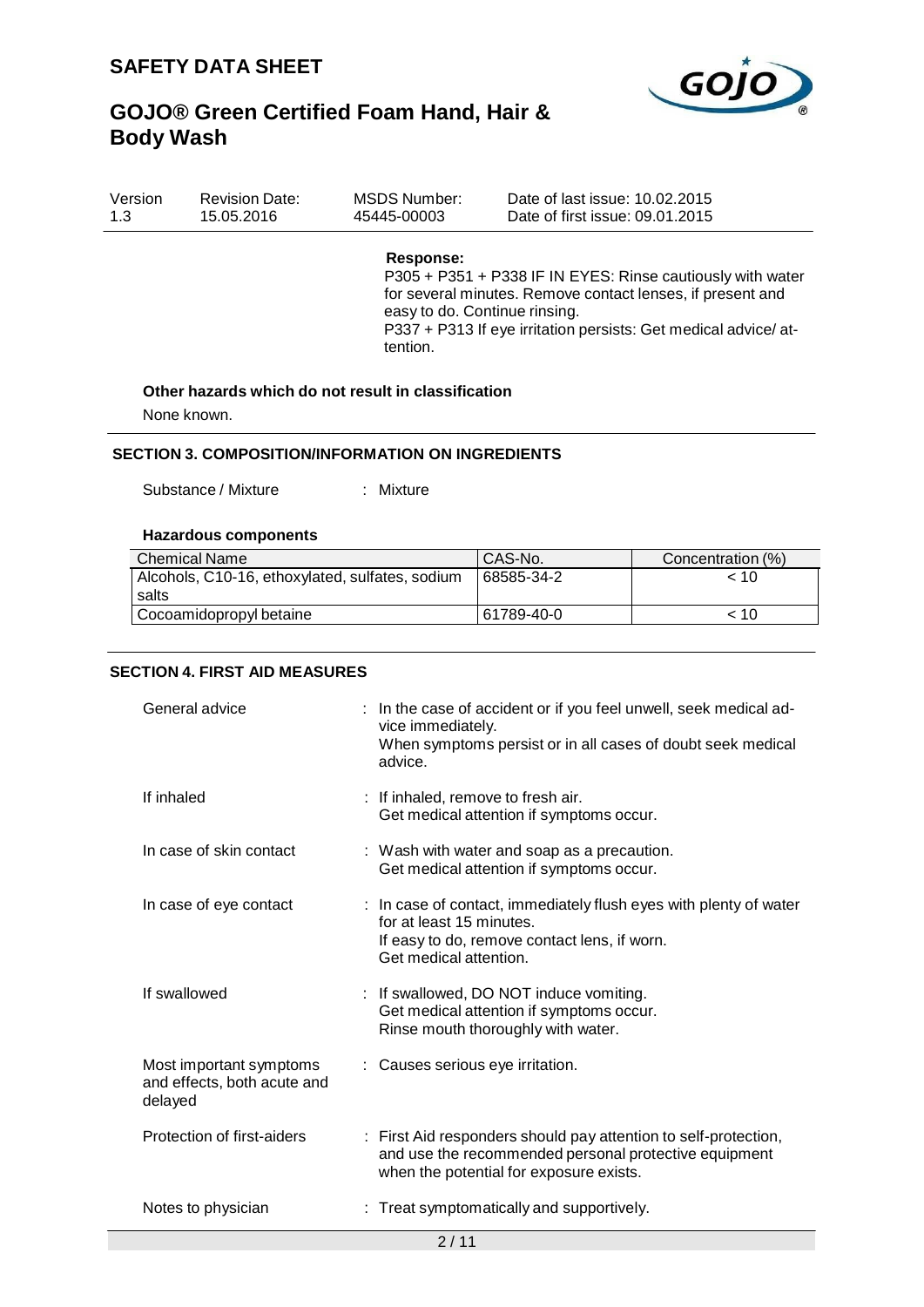

Version 1.3 Revision Date: 15.05.2016

MSDS Number: 45445-00003

Date of last issue: 10.02.2015 Date of first issue: 09.01.2015

## **SECTION 5. FIREFIGHTING MEASURES**

| Suitable extinguishing media                     | : Water spray<br>Alcohol-resistant foam<br>Dry chemical<br>Carbon dioxide (CO2)                                                                                                                                                                           |
|--------------------------------------------------|-----------------------------------------------------------------------------------------------------------------------------------------------------------------------------------------------------------------------------------------------------------|
| Unsuitable extinguishing<br>media                | : None known.                                                                                                                                                                                                                                             |
| Specific hazards during fire-<br>fighting        | : Exposure to combustion products may be a hazard to health.                                                                                                                                                                                              |
| Hazardous combustion prod-<br>ucts               | : Sulphur oxides<br>Carbon oxides<br>Metal oxides<br>Nitrogen oxides (NOx)                                                                                                                                                                                |
| Specific extinguishing me-<br>thods              | : Use extinguishing measures that are appropriate to local cir-<br>cumstances and the surrounding environment.<br>Use water spray to cool unopened containers.<br>Remove undamaged containers from fire area if it is safe to do<br>SO.<br>Evacuate area. |
| Special protective equipment<br>for firefighters | : In the event of fire, wear self-contained breathing apparatus.<br>Use personal protective equipment.                                                                                                                                                    |

## **SECTION 6. ACCIDENTAL RELEASE MEASURES**

| Personal precautions, protec-<br>tive equipment and emer-<br>gency procedures | : Use personal protective equipment.<br>Follow safe handling advice and personal protective equip-<br>ment recommendations.                                                                                                                                                                                                                                                                                                                         |
|-------------------------------------------------------------------------------|-----------------------------------------------------------------------------------------------------------------------------------------------------------------------------------------------------------------------------------------------------------------------------------------------------------------------------------------------------------------------------------------------------------------------------------------------------|
| Environmental precautions                                                     | $\therefore$ Discharge into the environment must be avoided.<br>Prevent further leakage or spillage if safe to do so.<br>Prevent spreading over a wide area (e.g. by containment or oil<br>barriers).<br>Retain and dispose of contaminated wash water.<br>Local authorities should be advised if significant spillages<br>cannot be contained.                                                                                                     |
| Methods and materials for<br>containment and cleaning up                      | : Soak up with inert absorbent material.<br>For large spills, provide dyking or other appropriate contain-<br>ment to keep material from spreading. If dyked material can<br>be pumped, store recovered material in appropriate container.<br>Clean up remaining materials from spill with suitable absor-<br>bent.<br>Local or national regulations may apply to releases and dis-<br>posal of this material, as well as those materials and items |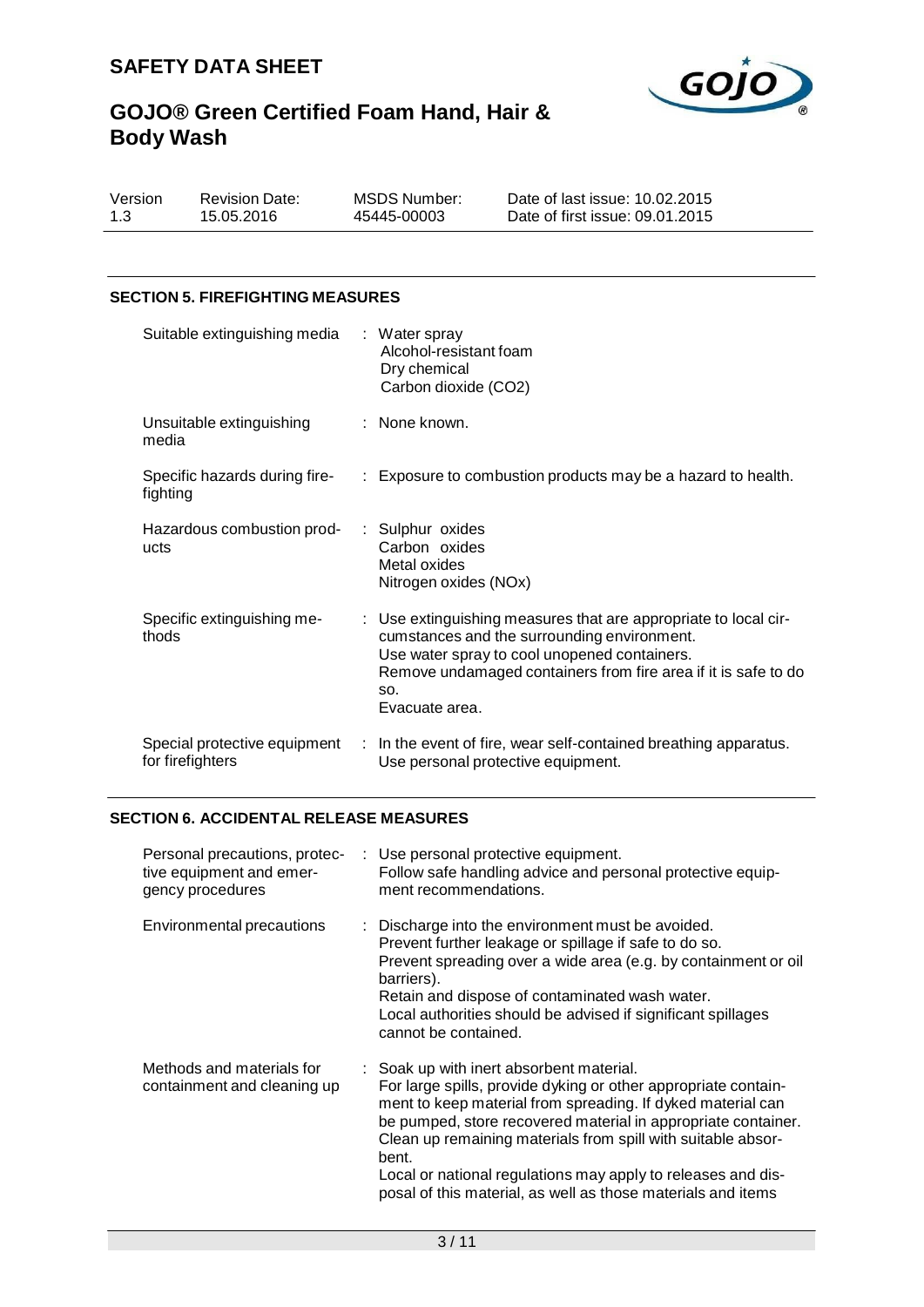

| Version<br>1.3 | <b>Revision Date:</b><br>15.05.2016    | <b>MSDS Number:</b><br>45445-00003                                  | Date of last issue: 10.02.2015<br>Date of first issue: 09.01.2015                                                                                                                                                         |
|----------------|----------------------------------------|---------------------------------------------------------------------|---------------------------------------------------------------------------------------------------------------------------------------------------------------------------------------------------------------------------|
|                |                                        |                                                                     | employed in the cleanup of releases. You will need to deter-<br>mine which regulations are applicable.<br>Sections 13 and 15 of this SDS provide information regarding<br>certain local or national requirements.         |
|                | <b>SECTION 7. HANDLING AND STORAGE</b> |                                                                     |                                                                                                                                                                                                                           |
|                | <b>Technical measures</b>              |                                                                     | See Engineering measures under EXPOSURE<br>CONTROLS/PERSONAL PROTECTION section.                                                                                                                                          |
|                | Local/Total ventilation                |                                                                     | : Use only with adequate ventilation.                                                                                                                                                                                     |
|                | Advice on safe handling                | Do not swallow.<br>Do not get in eyes.<br>practice.<br>environment. | : Avoid inhalation of vapour or mist.<br>Avoid prolonged or repeated contact with skin.<br>Handle in accordance with good industrial hygiene and safety<br>Take care to prevent spills, waste and minimize release to the |
|                | Hygiene measures                       |                                                                     | : Ensure that eye flushing systems and safety showers are<br>located close to the working place.<br>When using do not eat, drink or smoke.<br>Wash contaminated clothing before re-use.                                   |
|                | Conditions for safe storage            |                                                                     | Keep in properly labelled containers.<br>Store in accordance with the particular national regulations.                                                                                                                    |
|                | Materials to avoid                     | Strong oxidizing agents                                             | Do not store with the following product types:                                                                                                                                                                            |

## **SECTION 8. EXPOSURE CONTROLS/PERSONAL PROTECTION**

### **Components with workplace control parameters**

Contains no substances with occupational exposure limit values.

| <b>Engineering measures</b>   | : Ensure adequate ventilation, especially in confined areas.<br>Minimize workplace exposure concentrations.             |
|-------------------------------|-------------------------------------------------------------------------------------------------------------------------|
| Personal protective equipment |                                                                                                                         |
| Respiratory protection        | : No personal respiratory protective equipment normally re-<br>quired.                                                  |
| Hand protection<br>Material   | : Impervious gloves                                                                                                     |
| <b>Remarks</b>                | : Choose gloves to protect hands against chemicals depending<br>on the concentration and quantity of the hazardous sub- |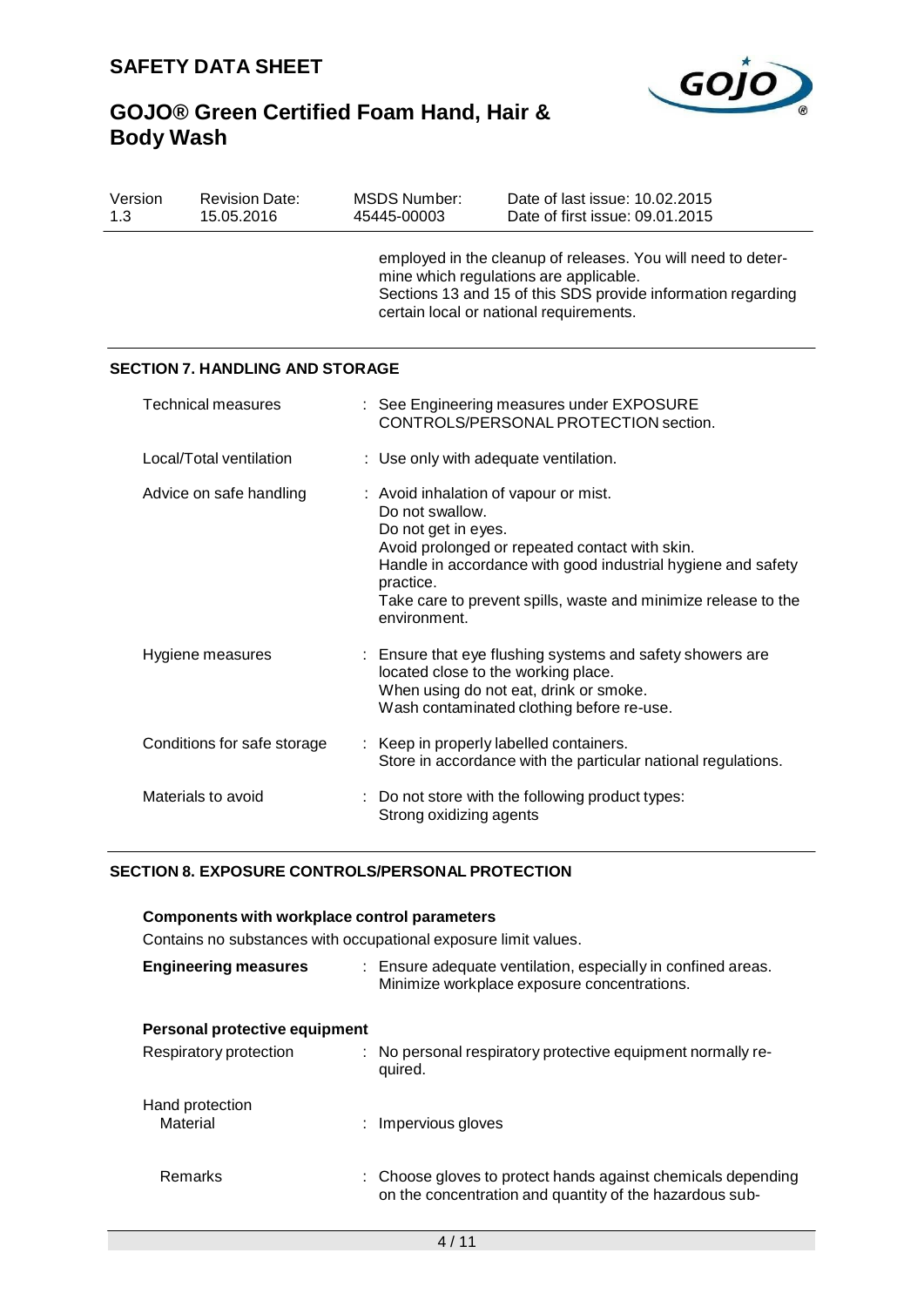

| Version<br>1.3           | <b>Revision Date:</b><br>15.05.2016 | MSDS Number:<br>45445-00003 | Date of last issue: 10.02.2015<br>Date of first issue: 09.01.2015                                                                                                                                                                                                                                                  |
|--------------------------|-------------------------------------|-----------------------------|--------------------------------------------------------------------------------------------------------------------------------------------------------------------------------------------------------------------------------------------------------------------------------------------------------------------|
|                          |                                     | end of workday.             | stance and specific to place of work. Breakthrough time is not<br>determined for the product. Change gloves often! For special<br>applications, we recommend clarifying the resistance to<br>chemicals of the aforementioned protective gloves with the<br>glove manufacturer. Wash hands before breaks and at the |
| Eye protection           |                                     | Safety goggles              | : Wear the following personal protective equipment:                                                                                                                                                                                                                                                                |
| Skin and body protection |                                     | potential.                  | : Select appropriate protective clothing based on chemical<br>resistance data and an assessment of the local exposure<br>Skin contact must be avoided by using impervious protective<br>clothing (gloves, aprons, boots, etc).                                                                                     |

## **SECTION 9. PHYSICAL AND CHEMICAL PROPERTIES**

| Appearance                                 | liquid                  |
|--------------------------------------------|-------------------------|
| Colour                                     | clear, light green      |
| Odour                                      | like fruit              |
| <b>Odour Threshold</b>                     | No data available<br>t. |
| рH                                         | $: 4.7 - 6.2$           |
| Melting point/freezing point               | No data available       |
| Solidification / Setting point             | 2.5 °C                  |
| Initial boiling point and boiling<br>range | 99 °C<br>t.             |
| Flash point                                | >100 °C<br>ŧ.           |
| <b>Evaporation rate</b>                    | No data available       |
| Flammability (solid, gas)                  | Not applicable<br>t     |
| Upper explosion limit                      | No data available<br>÷  |
| Lower explosion limit                      | No data available       |
| Vapour pressure                            | No data available       |
| Relative vapour density                    | No data available       |
| Density                                    | 1 $g/cm3$               |

Solubility(ies)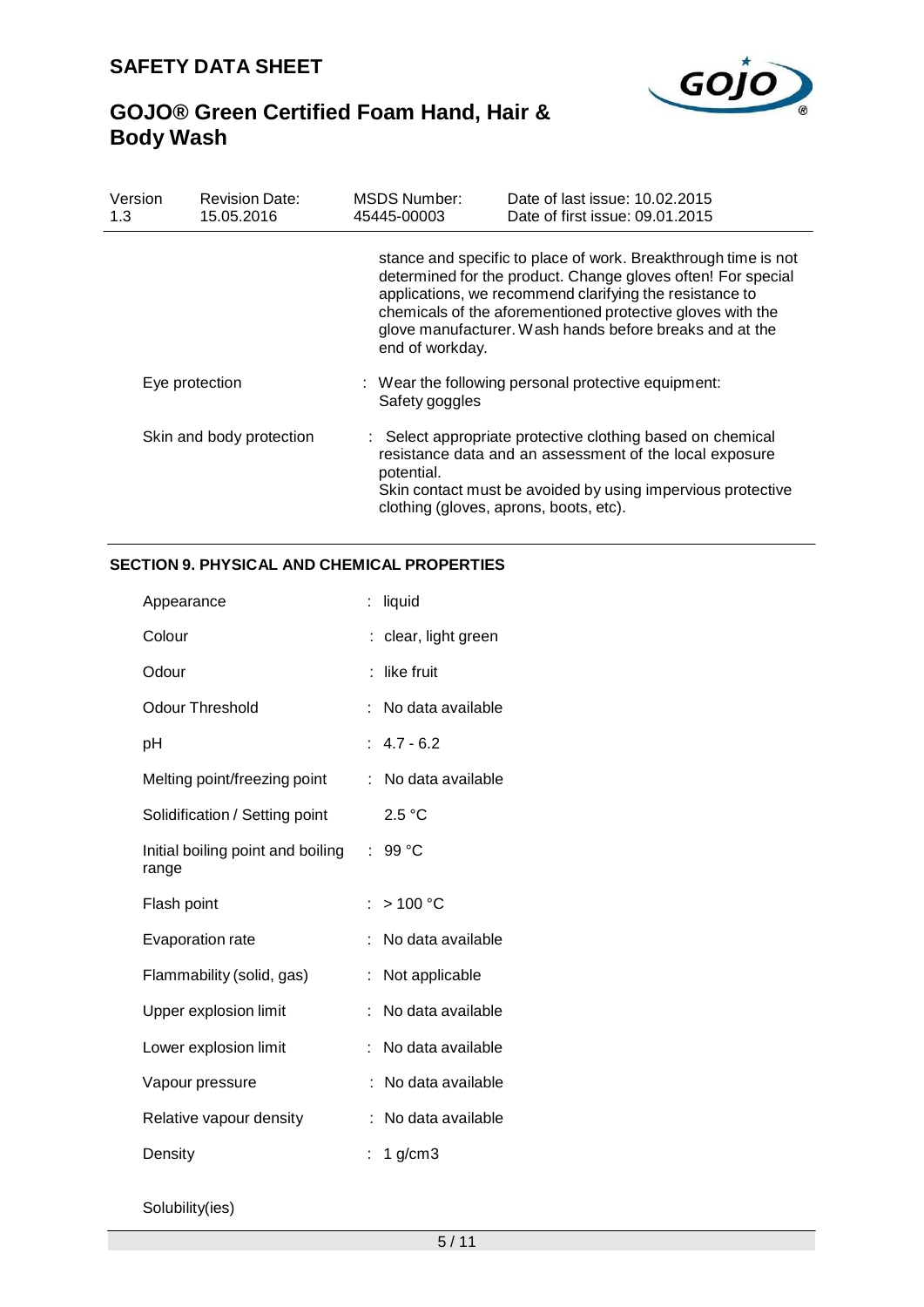

| Version<br>1.3                             | <b>Revision Date:</b><br>15.05.2016 | MSDS Number:<br>45445-00003 | Date of last issue: 10.02.2015<br>Date of first issue: 09.01.2015 |
|--------------------------------------------|-------------------------------------|-----------------------------|-------------------------------------------------------------------|
| Water solubility                           |                                     | $:$ soluble                 |                                                                   |
| Partition coefficient: n-<br>octanol/water |                                     | : Not applicable            |                                                                   |
|                                            | Auto-ignition temperature           | : No data available         |                                                                   |
| Decomposition temperature                  |                                     |                             | : The substance or mixture is not classified self-reactive.       |
| Viscosity<br>Viscosity, kinematic          |                                     | : 10 - 20 mm2/s (20 °C)     |                                                                   |
|                                            | <b>Explosive properties</b>         | : Not explosive             |                                                                   |
| Oxidizing properties                       |                                     |                             | : The substance or mixture is not classified as oxidizing.        |

## **SECTION 10. STABILITY AND REACTIVITY**

| Reactivity                              | : Not classified as a reactivity hazard.             |
|-----------------------------------------|------------------------------------------------------|
| Chemical stability                      | : Stable under normal conditions.                    |
| Possibility of hazardous reac-<br>tions | $\therefore$ Can react with strong oxidizing agents. |
| Conditions to avoid                     | $:$ None known.                                      |
| Incompatible materials                  | $:$ Oxidizing agents                                 |
| Hazardous decomposition<br>products     | : No hazardous decomposition products are known.     |

## **SECTION 11. TOXICOLOGICAL INFORMATION**

| : Inhalation |
|--------------|
| Skin contact |
| Ingestion    |
| Eye contact  |
|              |

### **Acute toxicity**

Not classified based on available information.

## **Components: Alcohols, C10-16, ethoxylated, sulfates, sodium salts:**  $\therefore$  LD50 (Rat): > 2,000 mg/kg Assessment: The substance or mixture has no acute oral toxicity **Cocoamidopropyl betaine:**  $LD50: > 5,000 \text{ mg/kg}$ Method: OECD Test Guideline 401 Remarks: Based on data from similar materials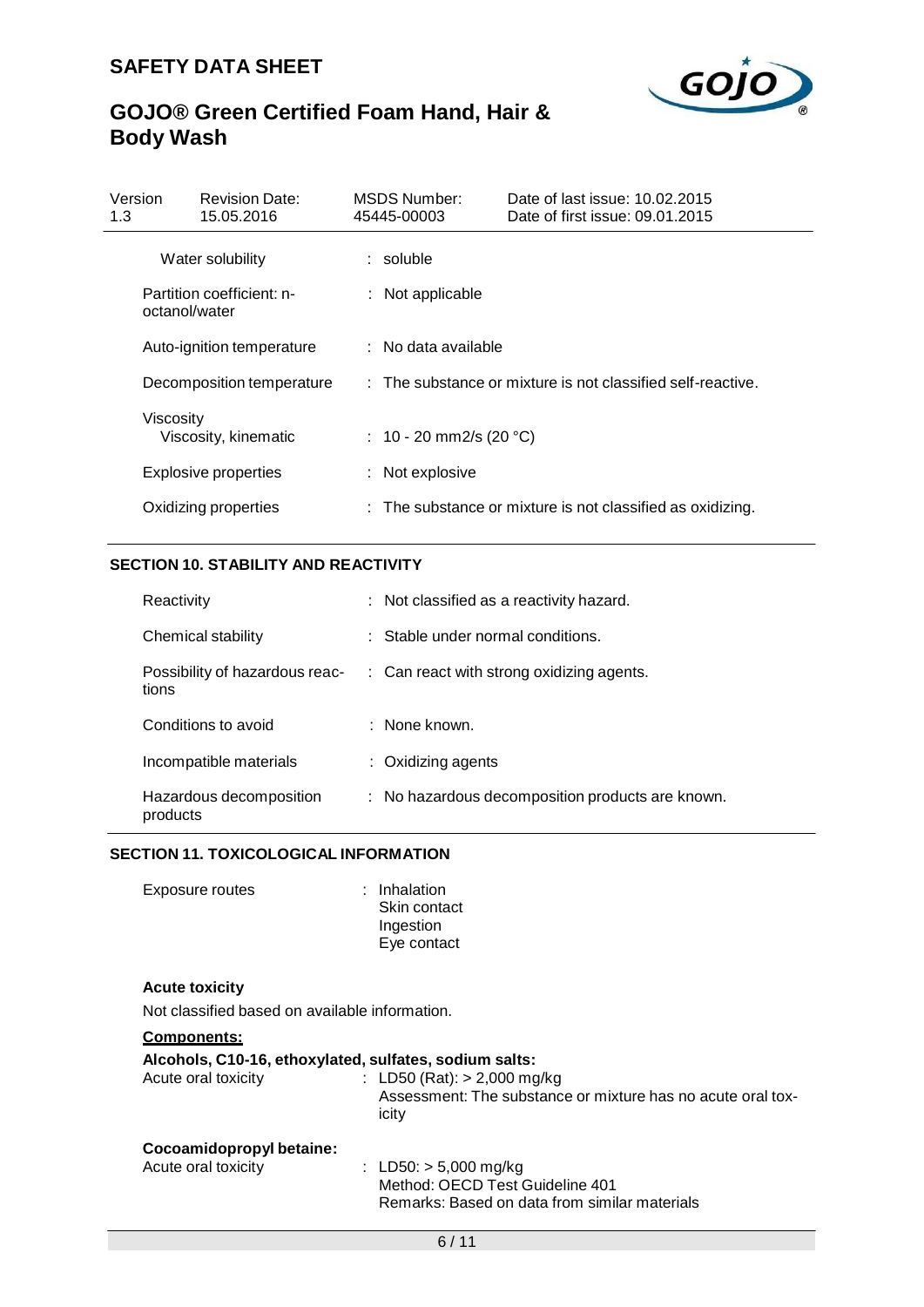

| Version | <b>Revision Date:</b> | <b>MSDS Number:</b>                       | Date of last issue: 10.02.2015                                                                                                               |
|---------|-----------------------|-------------------------------------------|----------------------------------------------------------------------------------------------------------------------------------------------|
| 1.3     | 15.05.2016            | 45445-00003                               | Date of first issue: 09.01.2015                                                                                                              |
|         | Acute dermal toxicity | : LD50 (Rat): $> 2,000$ mg/kg<br>toxicity | Method: OECD Test Guideline 402<br>Assessment: The substance or mixture has no acute dermal<br>Remarks: Based on data from similar materials |

### **Skin corrosion/irritation**

Not classified based on available information.

### **Product:**

Result: No skin irritation

#### **Components:**

**Alcohols, C10-16, ethoxylated, sulfates, sodium salts:** Result: Skin irritation

### **Serious eye damage/eye irritation**

Causes serious eye irritation.

#### **Product:**

Result: Irritation to eyes, reversing within 21 days

#### **Components:**

**Alcohols, C10-16, ethoxylated, sulfates, sodium salts:** Result: Irreversible effects on the eye

#### **Cocoamidopropyl betaine:**

Species: Rabbit Result: Irreversible effects on the eye Method: OECD Test Guideline 405 Remarks: Based on data from similar materials

### **Respiratory or skin sensitisation**

Skin sensitisation: Not classified based on available information. Respiratory sensitisation: Not classified based on available information.

### **Product:**

Assessment: Does not cause skin sensitisation.

#### **Components:**

### **Cocoamidopropyl betaine:**

Test Type: Maximisation Test (GPMT) Exposure routes: Skin contact Species: Guinea pig Result: negative Remarks: Based on data from similar materials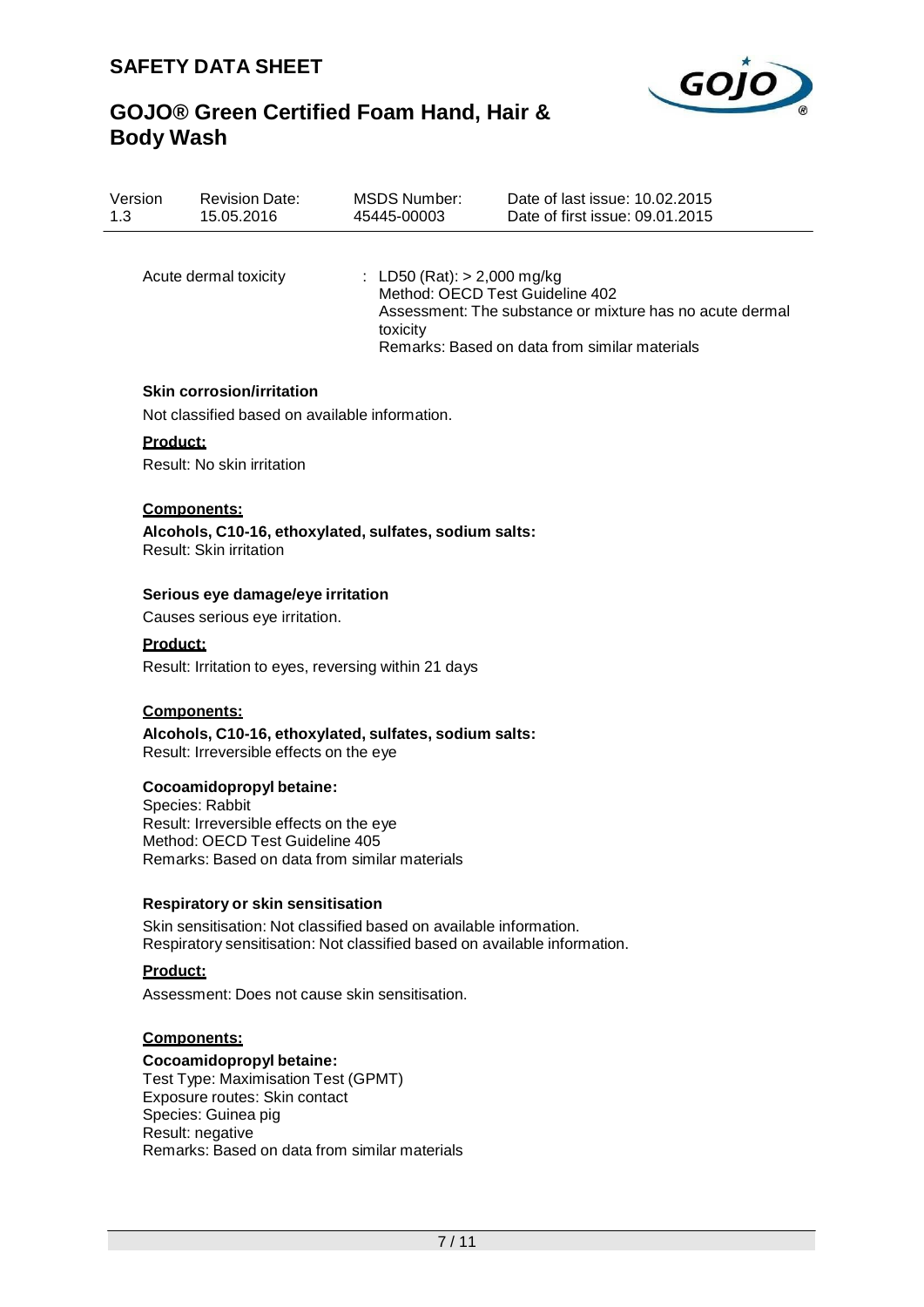

| Version<br>1.3 | <b>Revision Date:</b><br>15.05.2016                                             | MSDS Number:<br>45445-00003 | Date of last issue: 10.02.2015<br>Date of first issue: 09.01.2015                                                                                                                                          |  |
|----------------|---------------------------------------------------------------------------------|-----------------------------|------------------------------------------------------------------------------------------------------------------------------------------------------------------------------------------------------------|--|
|                | <b>Chronic toxicity</b>                                                         |                             |                                                                                                                                                                                                            |  |
|                | <b>Germ cell mutagenicity</b><br>Not classified based on available information. |                             |                                                                                                                                                                                                            |  |
|                | <b>Components:</b><br>Cocoamidopropyl betaine:<br>Genotoxicity in vitro         | Result: negative            | : Test Type: Bacterial reverse mutation assay (AMES)<br>Method: OECD Test Guideline 471<br>Remarks: Based on data from similar materials                                                                   |  |
|                | Genotoxicity in vivo                                                            |                             | : Test Type: Mammalian erythrocyte micronucleus test (in vivo<br>cytogenetic assay)<br>Species: Mouse<br>Application Route: Ingestion<br>Result: negative<br>Remarks: Based on data from similar materials |  |

### **Carcinogenicity**

Not classified based on available information.

### **Reproductive toxicity**

Not classified based on available information.

## **Components:**

| Cocoamidopropyl betaine:   |                                                   |
|----------------------------|---------------------------------------------------|
| Effects on foetal develop- | $\therefore$ Test Type: Embryo-foetal development |
| ment                       | Species: Rat                                      |
|                            | Application Route: Ingestion                      |
|                            | Method: OECD Test Guideline 414                   |
|                            | Result: negative                                  |
|                            | Remarks: Based on data from similar materials     |
|                            |                                                   |

### **STOT - single exposure**

Not classified based on available information.

## **STOT - repeated exposure**

Not classified based on available information.

#### **Repeated dose toxicity**

#### **Components:**

**Cocoamidopropyl betaine:** Species: Rat NOAEL: 250 mg/kg Application Route: Ingestion Exposure time: 90 d Method: OECD Test Guideline 408 Remarks: Based on data from similar materials

## **Aspiration toxicity**

Not classified based on available information.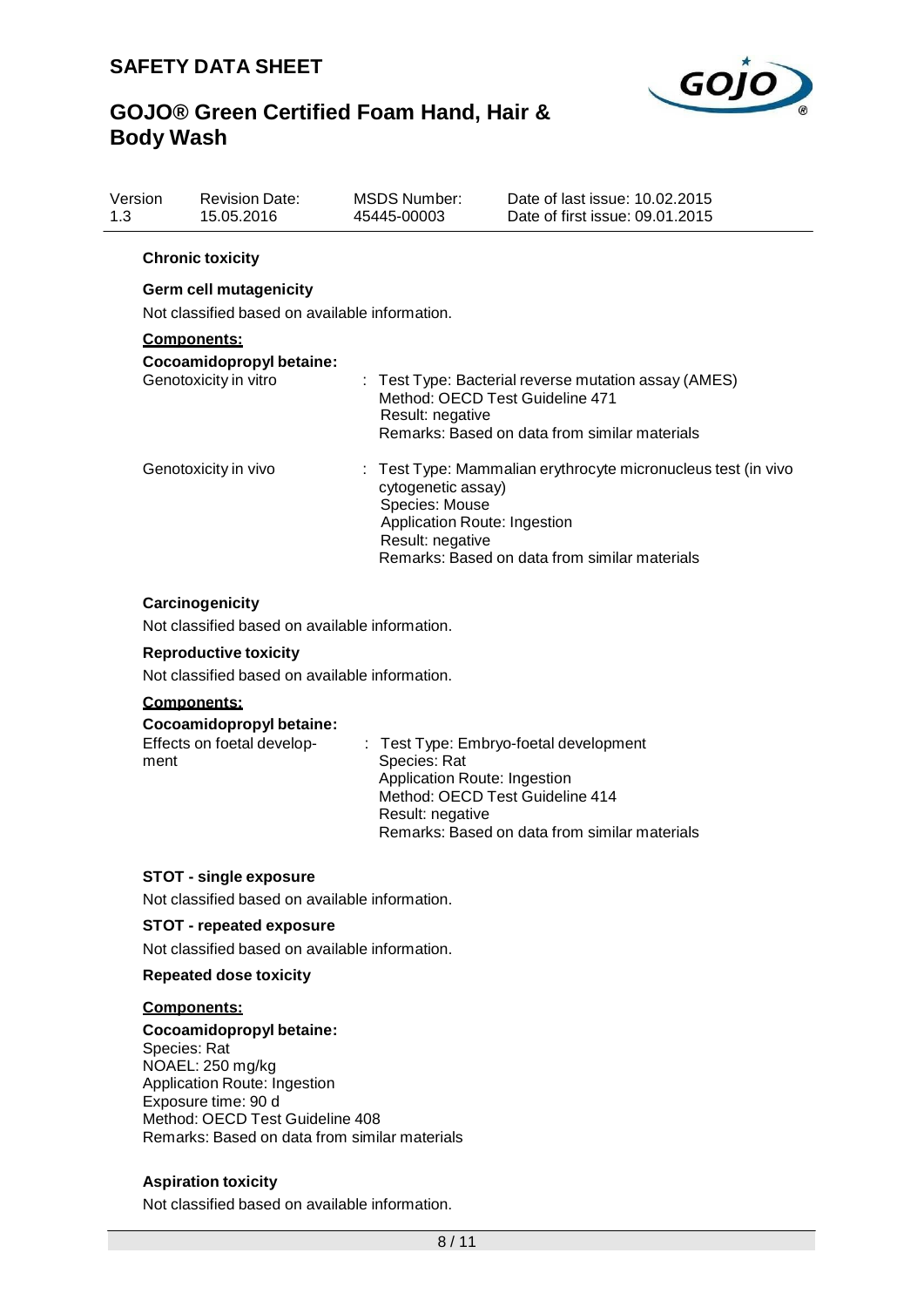

| Version | <b>Revision Date:</b> | MSDS Number: | Date of last issue: 10.02.2015  |
|---------|-----------------------|--------------|---------------------------------|
| 1.3     | 15.05.2016            | 45445-00003  | Date of first issue: 09.01.2015 |
|         |                       |              |                                 |

## **SECTION 12. ECOLOGICAL INFORMATION**

| <b>Ecotoxicity</b>                                                                        |                                                                                                                                                                        |
|-------------------------------------------------------------------------------------------|------------------------------------------------------------------------------------------------------------------------------------------------------------------------|
| <b>Components:</b><br>Cocoamidopropyl betaine:<br>Toxicity to fish                        | : LC50: $> 1 - 10$ mg/l<br>Exposure time: 96 h<br>Method: ISO 7346/2<br>Remarks: Based on data from similar materials                                                  |
| Toxicity to bacteria                                                                      | : EC50: $> 100$ mg/l<br>Method: OECD Test Guideline 209<br>Remarks: Based on data from similar materials                                                               |
| <b>Persistence and degradability</b>                                                      |                                                                                                                                                                        |
| Product:                                                                                  |                                                                                                                                                                        |
| Biodegradability                                                                          | : Result: Biodegradable                                                                                                                                                |
| Components:<br>Alcohols, C10-16, ethoxylated, sulfates, sodium salts:<br>Biodegradability | Result: Readily biodegradable                                                                                                                                          |
| Cocoamidopropyl betaine:<br>Biodegradability                                              | : Result: Readily biodegradable<br>Biodegradation: $> 60$ %<br>Exposure time: 28 d<br>Method: OECD Test Guideline 301<br>Remarks: Based on data from similar materials |
| <b>Bioaccumulative potential</b><br>No data available                                     |                                                                                                                                                                        |
| <b>Mobility in soil</b>                                                                   |                                                                                                                                                                        |
| No data available                                                                         |                                                                                                                                                                        |
| Other adverse effects                                                                     |                                                                                                                                                                        |
| No data available                                                                         |                                                                                                                                                                        |

## **SECTION 13. DISPOSAL CONSIDERATIONS**

| <b>Disposal methods</b> |                                                                                                                                        |
|-------------------------|----------------------------------------------------------------------------------------------------------------------------------------|
| Waste from residues     | : Dispose of in accordance with local regulations.                                                                                     |
| Contaminated packaging  | : Dispose of as unused product.<br>Empty containers should be taken to an approved waste han-<br>dling site for recycling or disposal. |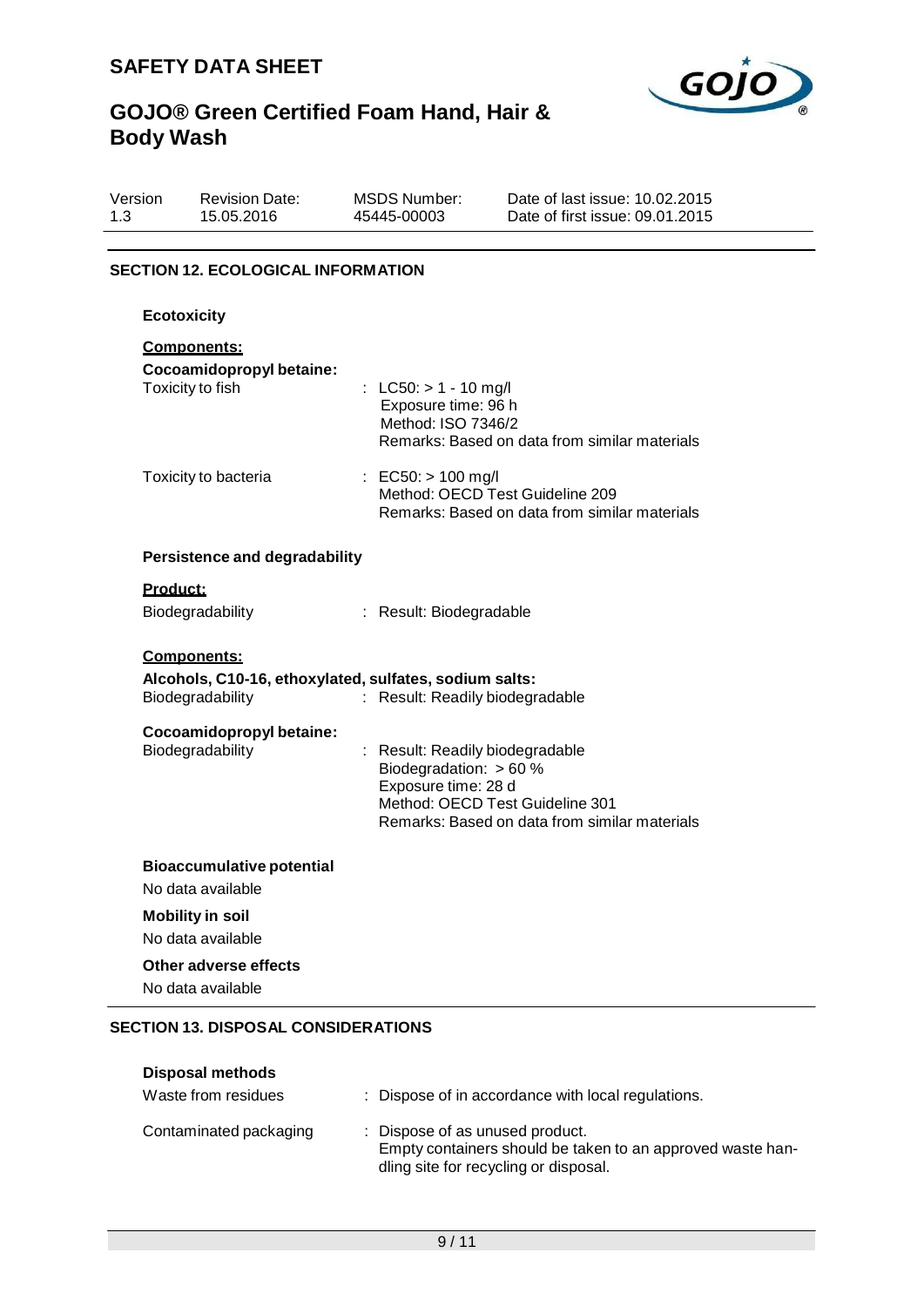

| Version | <b>Revision Date:</b> |   |
|---------|-----------------------|---|
| 1.3     | 15.05.2016            | 4 |

MSDS Number: 45445-00003

Date of last issue: 10.02.2015 Date of first issue: 09.01.2015

## **SECTION 14. TRANSPORT INFORMATION**

#### **International Regulation**

**UNRTDG**

Not regulated as a dangerous good

#### **IATA-DGR**

Not regulated as a dangerous good

#### **IMDG-Code**

Not regulated as a dangerous good

#### **Transport in bulk according to Annex II of MARPOL 73/78 and the IBC Code**

Not applicable for product as supplied.

#### **National Regulations**

**ADG**

Not regulated as a dangerous good

### **SECTION 15. REGULATORY INFORMATION**

## **Safety, health and environmental regulations/legislation specific for the substance or mixture**

Standard for the Uniform Scheduling of Medicines and Poisons : No poison schedule number allocated

Prohibition/Licensing Requirements : There is no applicable prohibition or notification/licensing requirements, including for carcinogens under Commonwealth, State or Territory legislation.

#### **The components of this product are reported in the following inventories:**

AICS : All ingredients listed or exempt.

#### **Inventories**

AICS (Australia), DSL (Canada), IECSC (China), REACH (European Union), ENCS (Japan), ISHL (Japan), KECI (Korea), NZIoC (New Zealand), PICCS (Philippines), NECSI (Taiwan), TSCA (USA)

## **SECTION 16. OTHER INFORMATION**

#### **Further information**

| Sources of key data used to | : Internal technical data, data from raw material SDSs, OECD |
|-----------------------------|--------------------------------------------------------------|
| compile the Safety Data     | eChem Portal search results and European Chemicals Agen-     |
| Sheet                       | cy, http://echa.europa.eu/                                   |